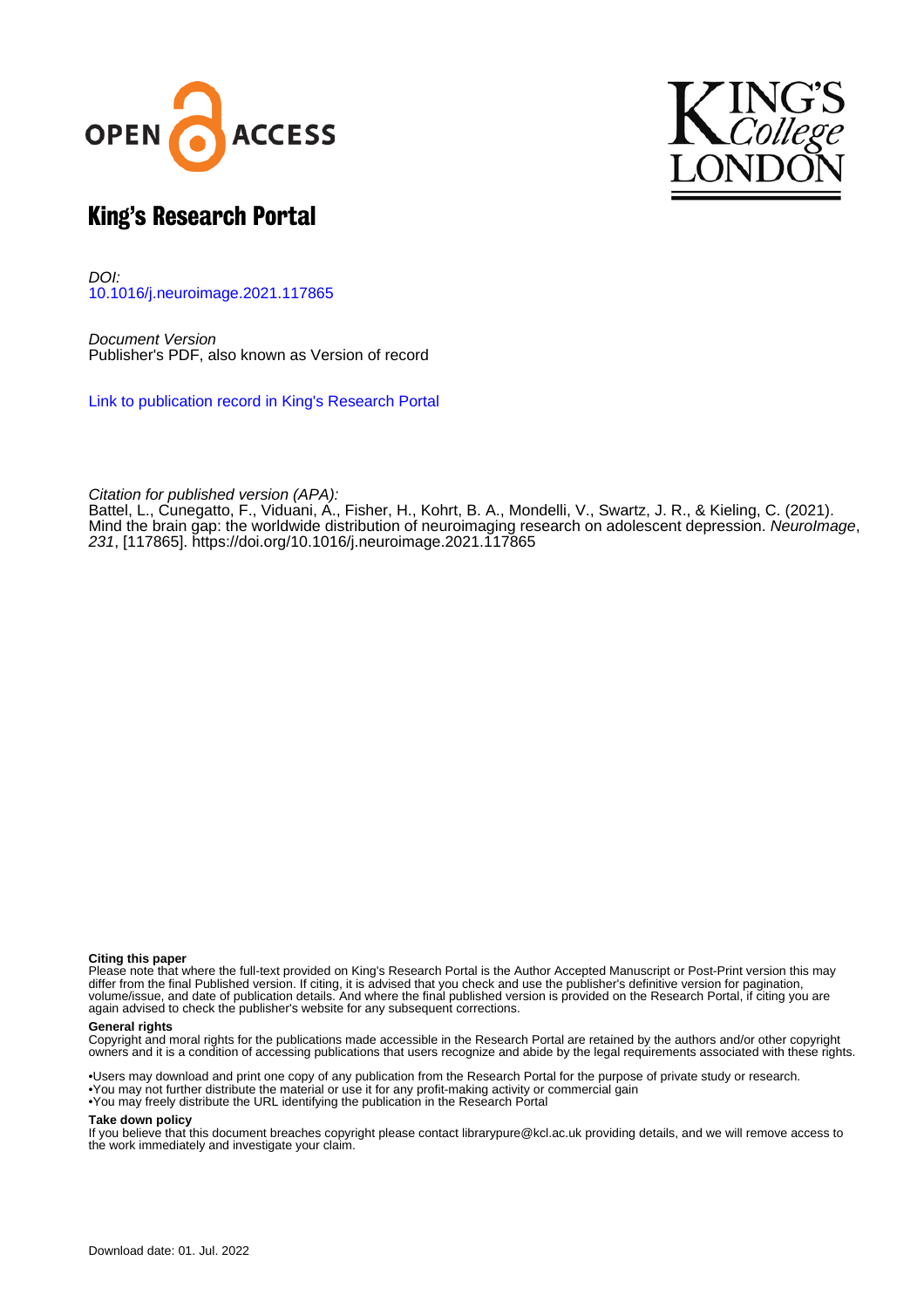Contents lists available at [ScienceDirect](http://www.ScienceDirect.com)

## NeuroImage



journal homepage: [www.elsevier.com/locate/neuroimage](http://www.elsevier.com/locate/neuroimage)

# Mind the brain gap: The worldwide distribution of neuroimaging research on adolescent depression



Lucas Battelª, Fernanda Cunegattoª, Anna Viduaniª, Helen L. Fisher<sup>b,c</sup>, Brandon A. Kohrt<sup>d</sup>, Valeria Mondelli<sup>e,f</sup>, Johnna R. Swartz<sup>g</sup>, Christian Kieling<sup>h,</sup>\*

<sup>a</sup> Department of Psychiatry, Universidade Federal do Rio Grande do Sul (UFRGS), Child & Adolescent Psychiatry Division, Hospital de Clínicas de Porto Alegre (HCPA), *Rua Ramiro Barcelos, 2350 – 400N, Porto Alegre, RS 90035003, Brazil*

<sup>b</sup> King's College London, Social, Genetic & Developmental Psychiatry Centre, Institute of Psychiatry, Psychology & Neuroscience, 16 De Crespigny Park, London SE5 8AF, *United Kingdom*

" ESRC Centre for Society and Mental Health, Virginia Woolf Building, 22 Kingsway, London WC2B 6NR, United Kingdom

<sup>d</sup> Division of Global Mental Health, Department of Psychiatry, School of Medicine and Health Sciences, The George Washington University, 2120L St NW, Ste 600, *Washington DC 20037, United States*

e King's College London, Department of Psychological Medicine, Institute of Psychiatry, Psychology & Neuroscience, Cutcombe Road, London SE5 9RT, United Kingdom <sup>f</sup> National Institute for Health Research Mental Health Biomedical Research Centre, South London and Maudsley NHS Foundation Trust and King's College London, *London, United Kingdom*

<sup>g</sup> *Department of Human Ecology, University of California, Davis, One Shields Ave, Davis, CA 95616, United States*

h Department of Psychiatry, UFRGS, Child & Adolescent Psychiatry Division, HCPA, Rua Ramiro Barcelos, 2350 - 400N, Porto Alegre, RS 90035003, Brazil

#### a r t i c l e i n f o

*Keywords:* Adolescence Depression Neuroimaging Income Inequality Developing countries

### a b s t r a c t

Adolescents comprise one fourth of the world's population, with about 90% of them living in low- and middleincome countries (LMICs). The incidence of depression markedly increases during adolescence, making the disorder a leading cause of disease-related disability in this age group. However, most research on adolescent depression has been performed in high-income countries (HICs). To ascertain the extent to which this disparity operates in neuroimaging research, a systematic review of the literature was performed. A total of 148 studies were identified, with neuroimaging data available for 4,729 adolescents with depression. When stratified by income group, 122 (82%) studies originated from HICs, while 26 (18%) were conducted in LMICs, for a total of 3,705 and 1,024 adolescents with depression respectively. A positive Spearman rank correlation was observed between country *per capita* income and sample size  $(r<sub>s</sub>=0.673, p = 0.023)$ . Our results support the previous reports showing a large disparity between the number of studies and the adolescent population per world region. Future research comparing neuroimaging findings across populations from HICs and LMICs may provide unique insights to enhance our understanding of the neurobiological processes underlying the development of depression.

#### **1. Introduction**

Children and adolescents account for one fourth of the world's population, and most individuals in this age group – nine out of 10 youth under the age of 18 years – live in low- and middle-income countries (LMIC) [\(Kieling](#page-5-0) et al., 2011) as defined by the World Bank based on gross national income (GNI) *per capita* [\(World](#page-6-0) Bank, 2020). However, a striking disparity has been noted between the world distribution of the youth population and the scientific output in the overall field of child and adolescent mental health, with 90% of the publications on the topic originating from high-income countries (HIC), where only 10% of children and adolescents actually live [\(Kieling](#page-5-0) and Rohde, 2012).

The same disparity seems to operate in genomic and neuroimaging research, both of which have provided important contributions to the understanding of mental health disorders and specifically major depressive disorder (MDD), a leading cause of disease-related disability in adolescence [\(Thapar](#page-5-0) et al., 2012). In genomic research, analyses of published data reveal a large sampling bias in previous decades, with 96% of genomic studies performed with people of European ancestry [\(Bustamante](#page-5-0) et al., 2011). Despite the ongoing efforts to diversify research populations [\(Hindorff et](#page-5-0) al., 2018), recent data still suggest that non-Europeans make up less than 20% of genome-wide association studies (Popejoy and [Fullerton,](#page-5-0) 2016). In MDD, the role of sociocultural factors in the etiology and clinical expression of the disease makes it compelling to aim for a balanced representation of people from diverse

<sup>∗</sup> Corresponding author.

*E-mail addresses:* [helen.2.fisher@kcl.ac.uk](mailto:helen.2.fisher@kcl.ac.uk) (H.L. Fisher), [valeria.mondelli@kcl.ac.uk](mailto:valeria.mondelli@kcl.ac.uk) (V. Mondelli), [jrswartz@ucdavis.edu](mailto:jrswartz@ucdavis.edu) (J.R. Swartz), [ckieling@ufrgs.br](mailto:ckieling@ufrgs.br) (C. Kieling).

<https://doi.org/10.1016/j.neuroimage.2021.117865>

Received 27 July 2020; Received in revised form 25 November 2020; Accepted 9 February 2021 Available online 14 February 2021

1053-8119/© 2021 Published by Elsevier Inc. This is an open access article under the CC BY-NC-ND license [\(http://creativecommons.org/licenses/by-nc-nd/4.0/\)](http://creativecommons.org/licenses/by-nc-nd/4.0/)

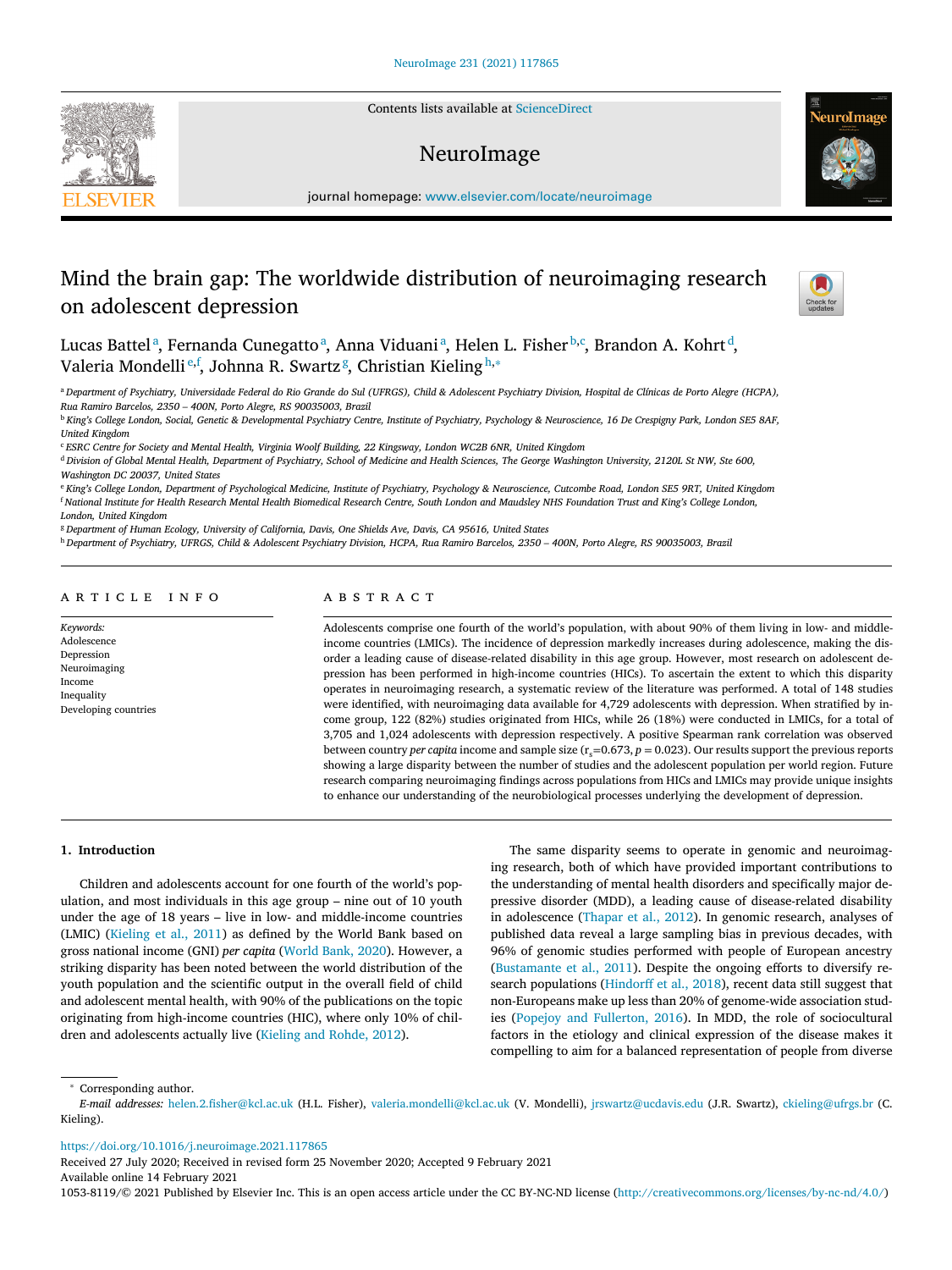<span id="page-2-0"></span>global settings. Further, there is growing evidence for cultural differences in social cognitive processes, which can be observed through neuroimaging (Han and Ma, [2014\)](#page-5-0).

The field of neuroimaging research is of growing importance for the understanding of neural mechanisms associated with the onset of depression in adolescence [\(Kerestes](#page-5-0) et al., 2014). A recent bibliographic review has found that among the 100 most cited neuroimaging studies focusing on psychiatric disorders, only six were conducted by re-searchers in LMICs - China in all cases [\(Gong](#page-5-0) et al., 2019). Even considering the limited affordability of neuroimaging techniques in low resource settings [\(McLane](#page-5-0) et al., 2015), such imbalance brings into question the global representativeness of the available findings. Variation in socioeconomic context, culture, and peer environment are all associated with differences in adolescent neurocognitive processing and brain development (Foulkes and [Blakemore,](#page-5-0) 2018). Moreover, there is wide variation in age menarche and adrenarche across populations globally, with age of onset later in many low- and middle-income countries [\(Worthman](#page-6-0) and Trang, 2018). Given the effects of puberty on brain development [\(Goddings](#page-5-0) et al., 2014), it would be important to understand how global variation in this timing affects population differences in adolescent mental health.

Although some research initiatives (e.g., ABCD) have focused more on cultural and environmental differences on adolescent brain development within a HIC [\(Zucker](#page-6-0) et al., 2018), our scientific understanding would be much improved by capturing the global diversity in culture and environments. Additionally, possible commonalities and differences in functional neuroimaging patterns in patients with MDD in HICs vs. LMICs will require considerable efforts to leverage discovery science in the latter, given that the available knowledge cannot be readily implemented in these [understudied](#page-5-0) settings [\(Freeman](#page-5-0) et al., 2016; Stein and Wegener, 2017). Considering this scenario, we conducted a systematic review of the literature to compare the scientific output in neuroimaging research and the size of the adolescent population in countries classified into different income categories. We hope to make any existing disparities more evident, helping to shift future research resources to lower income areas and reduce potential limitations of the current literature in the field.

#### **2. Methods**

#### *2.1. Search strategy*

We performed a systematic search of MEDLINE and Web of Science databases to retrieve studies published in any language using specific terms for adolescence, depression, and neuroimaging (full search syntax can be found in the Supplementary Material 1). No specific timeframe was set. The search was conducted on January 1, 2020. The initial results were screened by two independent authors (AV and FC), who also independently reviewed the full text of selected manuscripts and extracted the data of interest. This process was overseen by a third author (LB). Unresolved discrepancies were discussed with a senior researcher (CK) to reach a final consensus. The systematic review was performed and reported according to the Preferred Reporting Items for Systematic Reviews and Meta-Analyses (PRISMA) guidelines (flow diagram in the Supplementary Material 2).

#### *2.2. Inclusion and exclusion criteria*

Original empirical studies published in peer-reviewed journals were included if they had an adolescent sample, based on a recent broad definition of this age period (i.e., age ranging from 10 to 24 years) [\(Sawyer](#page-5-0) et al., 2018), with clinical depression (defined by study author), provided a categorical or dimensional measure of MDD, and reported any form of magnetic resonance imaging (MRI). Studies evaluating bipolar depression and those without a group of adolescent patients with unipolar depression at the time of MRI scanning were excluded

| <b>Table 1</b> |  |  |  |  |
|----------------|--|--|--|--|
| $\sim$         |  |  |  |  |

Study characteristics per country income group.

|                          | HICs $n = 122$ | LMICs $n = 26$ |
|--------------------------|----------------|----------------|
| Mean age, years (SD)     | 17.0(4.7)      | $18.9(4.4)$ *  |
| Female sex (%)           | 60.9           | 57.8           |
| MRI modality, $n$ $(\%)$ |                |                |
| sMRI                     | 70 (57)        | $7(27)$ **     |
| $rs$ -fMRI               | 24 (20)        | $15(58)$ *     |
| tb-fMRI                  | 52 (43)        | $4(15)$ **     |
| <b>MRS</b>               | 12(10)         | 2(8)           |
| DTI                      |                | 2(8)           |

HICs, high-income countries; LMICs, low- and middleincome countries; MDD, major depressive disorder; MRI, magnetic resonance imaging; fMRI, functional MRI; sMRI, structural MRI; rs-fMRI, resting-state fMRI; tbfMRI, task-based fMRI; MRS, magnetic resonance spectroscopy; DTI, diffusion tensor imaging. MRI modality% refers to each group; some studies had more than one modality. <sup>∗</sup> *p<*0.001.

∗∗ *p<*0.05.

from the analyses. This also applied to longitudinal studies, which were excluded if no scans of adolescents with a depressive episode were reported.

#### *2.3. Variables of interest and data analysis*

The following variables were recorded for each study: first and corresponding authors, year of publication, imaging technique – structural MRI (sMRI), resting-state functional MRI (rs-fMRI), task-based functional MRI (tb-fMRI), magnetic resonance spectroscopy (MRS), or diffusion tensor imaging (DTI), – country where the sample was enrolled, sample size, age, and sex. All countries were classified as HIC or LMIC, as defined by the World Bank based on the most recent data [\(World](#page-6-0) Bank, 2020). Following the same classification, LMIC was further subdivided into upper-middle-, lower-middle-, and low-income [\(World](#page-6-0) Bank, 2020). Up-to-date information on total adolescent population (World Bank, [2018b\)](#page-6-0) and GNI (World Bank, [2018a\)](#page-5-0) were also extracted from World Bank data at the time of analysis. For statistical analyses, only participants with depression (as defined by authors) in each study were considered, to avoid confounders in samples with other major psychopathology categories.

Data analyses included a description of the overall sample characteristics for each country income group with comparison of age and sex, using *t*-test for quantitative variables and chi-square tests for categorical variables. Spearman rank correlations were calculated for pairwise comparisons of continuous variables to account for non-normal distributions. For a better assessment of the individuals included in each study relative to the population of adolescents in each country, an adjusted index of representativeness was generated. This index, obtained by dividing the number of study participants by the total adolescent population of each country, provided an objective comparison among the countries, with correction of possible outliers in countries with disproportionately small or large populations.

#### **3. Results**

Characteristics of the 148 studies meeting the inclusion criteria for analysis are presented in Table 1. Neuroimaging data were available on 4729 individuals with depression. Considering country income, 122 (82%) studies including 3705 adolescents (mean 30; min 5, max 123) originated from HICs, while 26 (18%) studies including 1024 adolescents (mean 39; min 14, max 108) were performed in LMICs. The mean number of study participants was statistically higher in LMICs (*p<*0.001). [Table](#page-3-0) 2 contains descriptive statistics of the studies accord-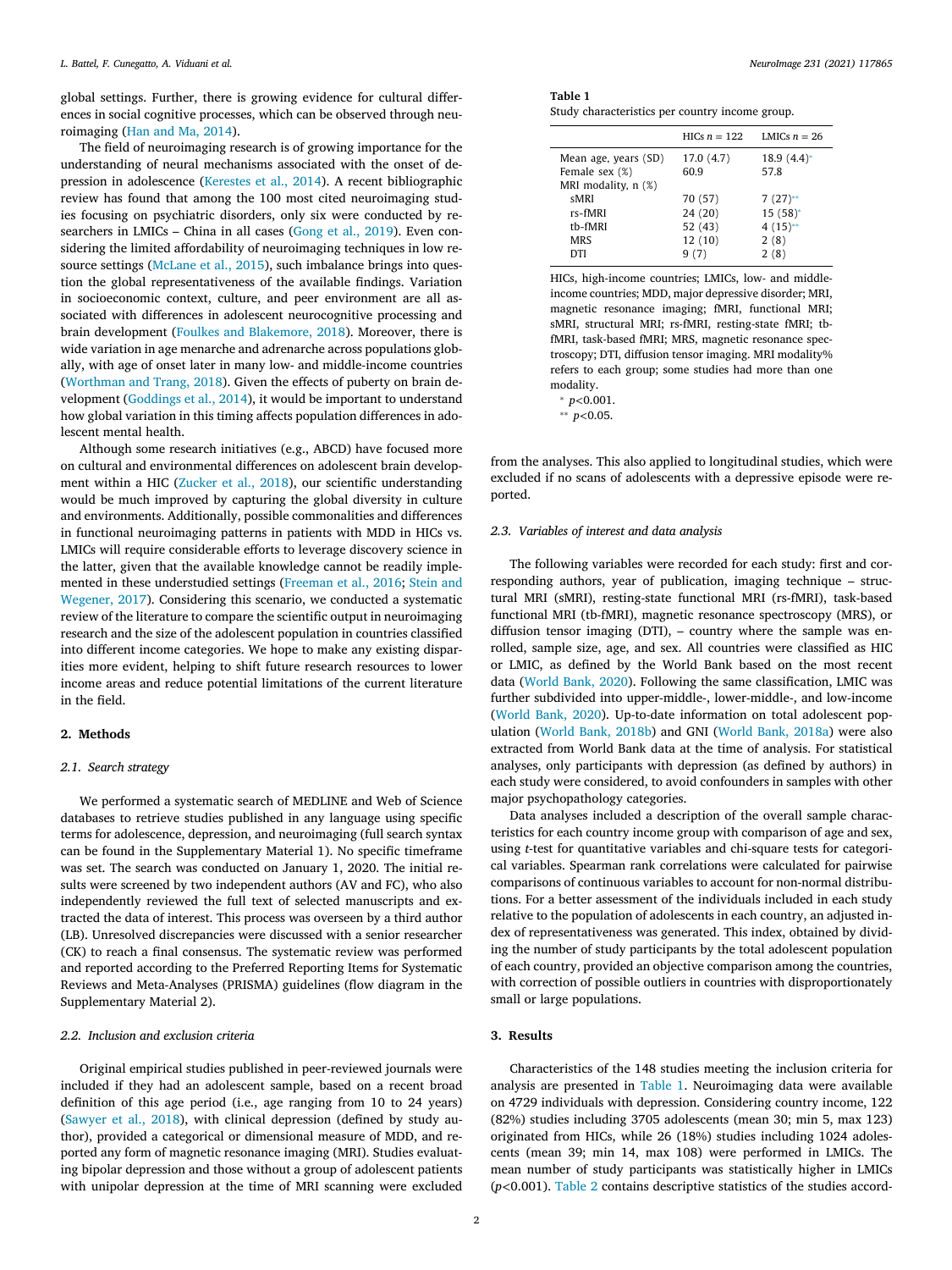#### <span id="page-3-0"></span>**Table 2**

| Descriptive characteristics of included participants by country. |  |  |
|------------------------------------------------------------------|--|--|
|                                                                  |  |  |

| Country            | Studies (n) | MDD(n) | % female | Mean age, years (SD) | sMRI     | rs-fMRI  | tb-fMRI        | <b>MRS</b> | <b>DTI</b> |
|--------------------|-------------|--------|----------|----------------------|----------|----------|----------------|------------|------------|
| Australia          | 12          | 394    | 56       | 18.8(3.2)            | 6        | 4        | 5              |            | 0          |
| Brazil             | 2           | 85     | 66       | 13.1(2.1)            | $\Omega$ | 2        | 0              | o          | O          |
| Canada             | 9           | 245    | 51       | 19.4(1.3)            | 5        | 2        | $\overline{2}$ | ำ          | 0          |
| China              | 23          | 859    | 57       | 19.9(4.0)            |          | 13       | 4              |            | ำ          |
| Germany            | 5           | 187    | 75       | 19.4(3.5)            | 5        |          | 2              | U          | O          |
| Japan              |             | 27     | 37       | 18.2(0.4)            |          | $\Omega$ |                | U          | 0          |
| <b>Netherlands</b> | 5           | 136    | 76       | 15.7(0.2)            | 4        |          |                | U          | 2          |
| Romania            |             | 80     | N/A      | 13.8(4.0)            | $\Omega$ | 0        | 0              |            | 0          |
| South Korea        | 4           | 104    | 64       | 20.6(3.2)            | 2        | 2        | $\Omega$       | o          | O          |
| UK                 | 5           | 182    | 73       | 18.2(3.4)            | 3        |          | 3              | U          | $\Omega$   |
| <b>USA</b>         | 81          | 2430   | 60       | 15.9(5.1)            | 44       | 13       | 38             | 9          |            |
| Total              | 148         | 4729   | 60       | 17.4(4.7)            | 77       | 39       | 56             | 14         | 11         |

MDD (n), number of included depressed individuals; MRI, magnetic resonance imaging; fMRI, functional MRI; sMRI, structural MRI; rs-fMRI, resting-state fMRI; tb-fMRI, task-based fMRI; MRS, magnetic resonance spectroscopy; DTI, diffusion tensor imaging. N/A, not available in the original study.



ing to country. A full list of included studies is available in Supplementary Material 3. Fig. 1 shows the proportion of studies performed in HICs vs. LMICs and the distribution of the adolescent population according to country income group.

Studies from 8 HICs were included. The largest number of publications (81, 55% of all studies) came from the United States. Australia and Canada came in second and third, with 12 (8%) and 9 (6%) studies respectively. In terms of sample size, the United States was also first, with 2430 youth with depression, accounting for just over half the adolescents studied worldwide. Only three LMICs had studies included in the present analyses: China (23 studies, nMDD=859), Brazil (2 studies, nMDD=85), and Romania (1 study, nMDD=80). All these LMICs can be further classified as upper-middle-income based on the World Bank definition [\(World](#page-6-0) Bank, 2020). There were no studies focusing on adolescents with depression from lower-middle- or low-income countries. The number of studies published per year according to country income group is shown in [Fig.](#page-4-0) 2. While the first neuroimaging study on adolescent depression came from a HIC in 1996, the first LMIC publication on this topic was not until 2011. There was a positive correlation between sample size and year of publication  $(r<sub>s</sub>=0.326, p<0.001)$ .

Regarding neuroimaging modality [\(Table](#page-2-0) 1), the HIC group had a higher proportion of studies assessing sMRI (57%;  $\chi^2 = 8.0$ ,  $p = 0.005$ ) and tb-fMRI (43%;  $\chi^2$  = 6.8, *p* = 0.009). In contrast, proportionally more studies from LMICs used rs-fMRI (58%;  $\chi^2 = 16.0$ ,  $p < 0.001$ ). Finally,

**Fig. 1.** Proportion of neuroimaging studies performed in high-income vs. low-income countries and proportion of adolescents in the population of each country income group. Population data from the most current World Bank database [\(World](#page-6-0) Bank, 2018b).

HICs, High income countries; LMICs, low- and middle-income countries.

MRS and DTI were the least studied techniques overall, with 14 and 11 studies, respectively.

[Fig.](#page-4-0) 3 shows a representativeness index (number of MDD subjects scanned/100,000 adolescents in the population) for each country on a world map. A higher index means a higher representation of the adolescent population from that particular country, i.e., a higher proportion of adolescents from that country were studied. We found a direct correlation between the GNI *per capita* and the adjusted sample size of the included studies ( $r_s$ =0.673,  $p$  = 0.023). Moreover, this correlation remained significant while controlling for year of publication of each study ( $r_s$ =0.636,  $p$ <0.05). Further, using the World Bank data, we estimated that 1.4 billion adolescents worldwide (78% out of a total of 1.8 billion) lived in countries without any neuroimaging studies on youth depression.

#### **4. Discussion**

Much has been learnt about the neurobiology of depression in adolescence over the past two decades. A large number of studies have been published on this matter, encompassing diverse brain imaging techniques and sample characteristics. However, as shown in the present study, there is a vast gap between countries regarding the distribution of the adolescent population *vis-à-vis* the performance of neuroimaging research, with more research being performed in countries with smaller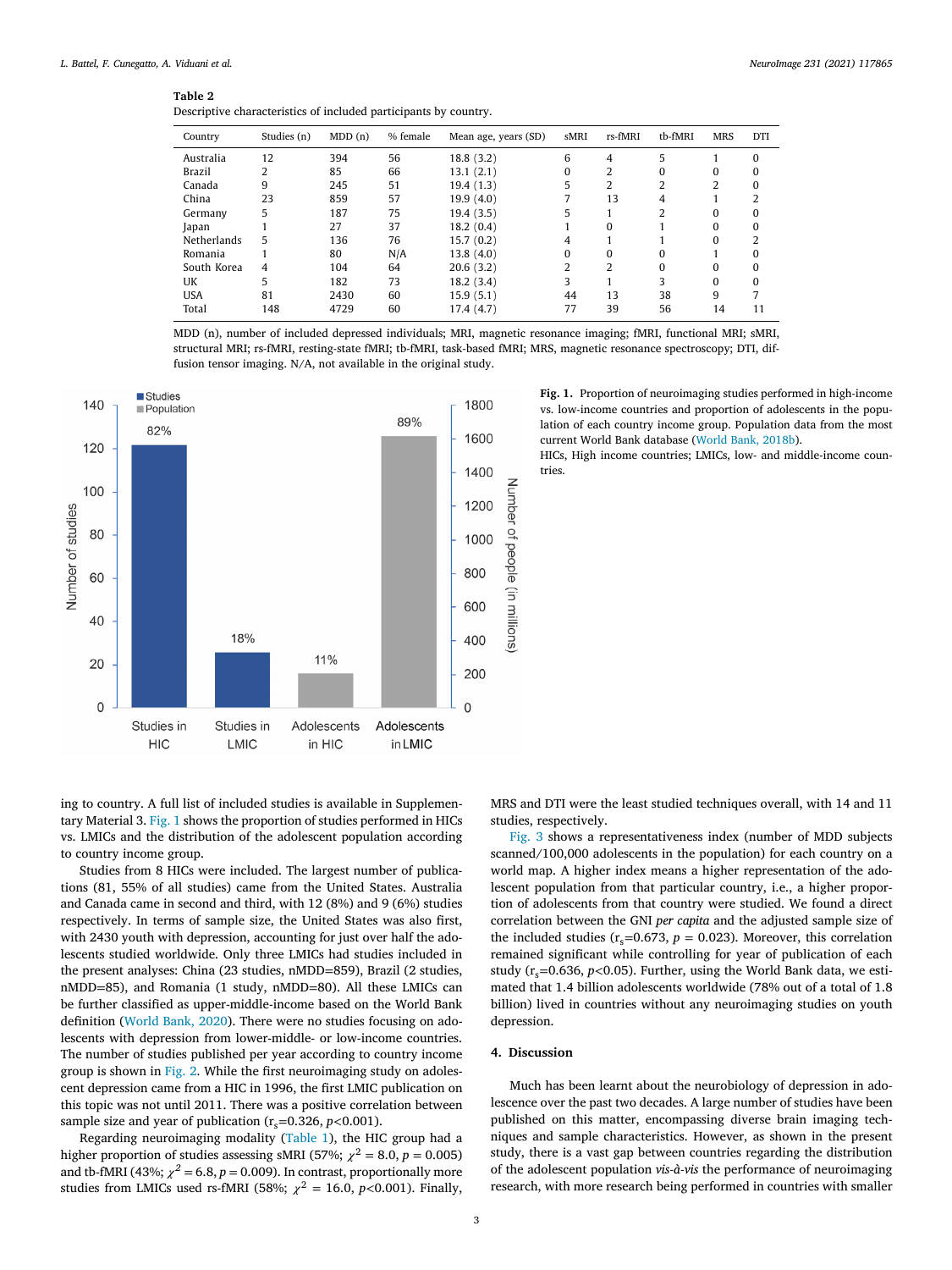<span id="page-4-0"></span>

**Fig. 2.** Number of neuroimaging publications on adolescent depression per year according to country income group. HICs, high-income countries; LMICs, low- and middle-income countries.



**Fig. 3.** Representativeness of MRI study samples in youth depression worldwide – the index represents the number of participants in MRI studies per 100,000 adolescents in each country, showing that most adolescents included were from high-income countries.

adolescent populations. A decade ago, this phenomenon was described as the 10–90% divide in the context of research into treatment of adolescent mental health disorders [\(Kieling](#page-5-0) et al., 2011). At that time, it became evident that 90% of the studied individuals only accounted for 10% of the worldwide population in terms of income and socioeconomic status. That prompted a call for action to increase research investment in LMICs, where the majority of [adolescents](#page-5-0) actually live (Kieling et al., 2011).

In the present study, only a slight improvement was observed regarding the number of studies and the sample sizes when comparing HICs vs. LMICs in terms of neuroimaging research. Of 148 neuroimaging studies in adolescent samples with depression, only 26 (18%) were conducted in LMICs. Further, only three countries figured in this group: Brazil, China, and Romania, all subcategorized as upper-middle-income. No studies from lower-middle or low-income nations were found. While

the mean number of adolescents with depression per study was higher in the LMIC group, this is likely related to the HIC group having earlier, smaller studies, as year of publication was also correlated to number of adolescents with MDD.

One likely reason for the low representativeness of LMICs in neuroimaging research on adolescent depression is the high cost of neuroimaging technology, which limits access to such investigational modalities. This is supported by the positive correlation between the overall number of adolescents studied per country and the gross national income *per capita*. Further, the small number of research groups working with neuroimaging methods in lower income countries hinders the diffusion of knowledge, especially involving complex and costly research activities. On the bright side, three studies from LMICs, namely China (nMDD=108) [\(Chang](#page-5-0) et al., 2018), Romania (nMDD=80) (Hogea et al., 2017), and Brazil (nMDD= 56) (Pan et al., [2017\)](#page-5-0), attest to the [feasibility](#page-5-0)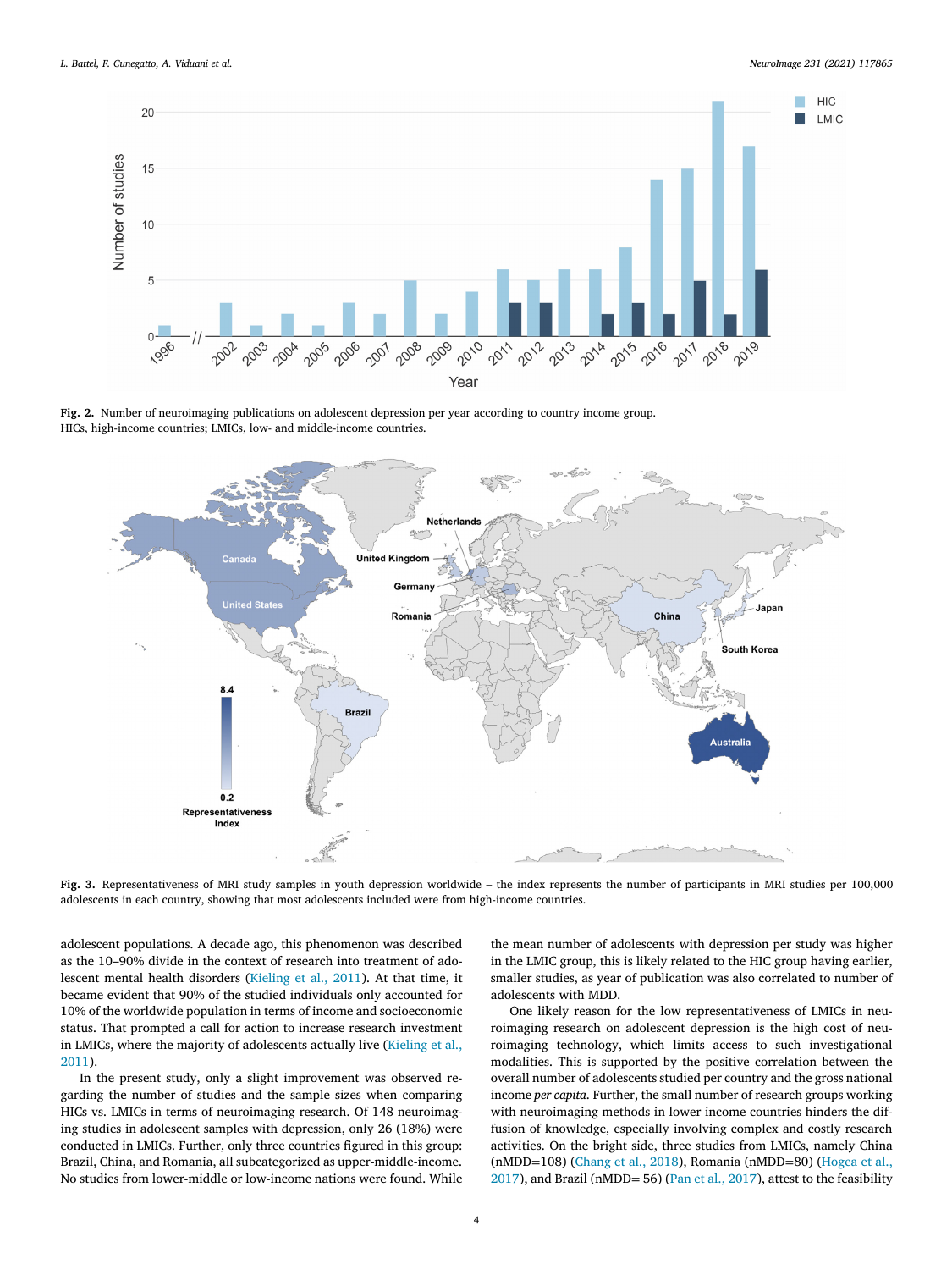<span id="page-5-0"></span>of conducting larger neuroimaging studies in countries with more limited resources. Further, a collaborative research initiative is ongoing in Brazil, with preliminary neuroimaging data published for 29 adolescents with depression (Battel et al., 2020) and plans for further publications now that a total sample of 50 adolescents with depression has been collected.

Finally, our review is not without limitations. First, only the MED-LINE and Web of Science databases were searched in our systematic review. Even though these are the most widely used databases across the globe for indexing neuroimaging studies, some studies, especially small ones, may have been missed. Second, conference abstracts were not specifically searched to be included in our analyses. These aspects may have skewed the results towards the HIC group, since the publication step after data collection also imposes several additional difficulties for LMICs, including the cost of publication. Third, socioeconomic data from the included studies was largely unavailable in the publications and could not be analyzed. We assume that included samples from HICs have a higher mean income than samples from LMICs. However, a direct comparison with actual sample income assessed at the individual level would yield a more accurate representation of our findings. Fourth, our review only included MRI studies and did not include less expensive approaches such as EEG. An important question for future research is to determine whether other imaging approaches are more common in LMICs. Fifth, there is insufficient data in the current literature to allow for the generalization of our findings in terms of clinical implications. If differences exist between distinct populations, clinical studies will be necessary to assess the impact of such differences on prevention or treatment strategies.

#### **5. Conclusions**

As previously evidenced in the adolescent psychiatric literature, there is an important divide between where neuroimaging studies are conducted and where most of the affected population lives. The promise of cultural neuroscience will require that research be conducted in diverse settings (Choudhury, 2010). There is, therefore, a pressing need for larger research investments in LMICs. Finally, considering that depression has been inversely associated with socioeconomic status and educational levels in both high-income and low- and middle-income settings, differences in the neuroimaging patterns observed in patients with MDD in LMICs versus HICs are possible. Thus, the comparison of neuroimaging findings across populations from such nations may provide unique insights to enhance our understanding of the neurobiological processes involved in the development of depression in the first decades of life.

#### **Funding**

This work was supported by research grants from Brazilian public funding agencies Conselho Nacional de Desenvolvimento Científico e Tecnológico (CNPq, 477129/2012-9 and 445828/2014-5), Coordenação de Aperfeiçoamento de Pessoal de Nível Superior (CAPES, 62/2014), and Fundação de Amparo à Pesquisa do Estado do Rio Grande do Sul (FAPERGS, 17/2551-0001009-4). The Identifying Depression Early in Adolescence (IDEA) project is funded by an MQ Brighter Futures grant [MQBF/1 IDEA]. Additional support was provided by the UK Medical Research Council [\[MC\\_PC\\_MR/R019460/1\]](http://dx.doi.org/10.13039/501100000691) and the Academy of Medical Sciences [GCRFNG\100281] under the UK Global Challenges Research Fund. Dr. Mondelli is supported by the National Institute for Health Research (NIHR) [Biomedical](http://dx.doi.org/10.13039/501100000272) Research Center at South London and Maudsley NHS Foundation Trust and King's College [London.](http://dx.doi.org/10.13039/100009360) Dr. Fisher is partially [supported](http://dx.doi.org/10.13039/501100000269) by the Economic and Social Research Council (ESRC) Center for Society and Mental Health at King's College London [ES/S012567/1]. The views expressed are those of the authors and not necessarily those of the NHS, the NIHR, the Department of Health and Social Care, the ESRC, or King's College London. Dr. Kieling is a CNPq researcher and a UK Academy of Medical Sciences Newton Advanced Fellow. Drs. Swartz, Kieling, and Kohrt are supported by the U.S. National Institute of Mental Health grant no. R21MH124072.

#### **Declaration of Competing Interest**

Drs. Battel, Cunegatto, Viduani, Fisher, Kohrt, Swartz, and Kieling report no competing interests. Dr. Mondelli has received research funding from Johnson & Johnson, a pharmaceutical company interested in the development of anti-inflammatory strategies for depression, but the research described in this paper is unrelated to this funding.

#### **Acknowledgements**

The authors thank Claudia Buchweitz for her input into the preparation of this manuscript.

#### **Supplementary materials**

Supplementary material associated with this article can be found, in the online version, at [doi:10.1016/j.neuroimage.2021.117865.](https://doi.org/10.1016/j.neuroimage.2021.117865)

#### **References**

- [Battel,](http://refhub.elsevier.com/S1053-8119(21)00142-7/sbref0001) L., [Swartz,](http://refhub.elsevier.com/S1053-8119(21)00142-7/sbref0001) J., [Anes,](http://refhub.elsevier.com/S1053-8119(21)00142-7/sbref0001) M., [Manfro,](http://refhub.elsevier.com/S1053-8119(21)00142-7/sbref0001) P.H., [Rohde,](http://refhub.elsevier.com/S1053-8119(21)00142-7/sbref0001) L.A., [Viduani,](http://refhub.elsevier.com/S1053-8119(21)00142-7/sbref0001) A., [Mondelli,](http://refhub.elsevier.com/S1053-8119(21)00142-7/sbref0001) V., Kieling, C., 2020. Neuroimaging adolescents with depression in a [middle-income](http://refhub.elsevier.com/S1053-8119(21)00142-7/sbref0001) country: feasibility of an fMRI protocol and preliminary results. Braz. J. Psychiatry 42, 6–13.
- [Bustamante,](http://refhub.elsevier.com/S1053-8119(21)00142-7/sbref0002) C.D., [Burchard,](http://refhub.elsevier.com/S1053-8119(21)00142-7/sbref0002) E.G., De La [Vega,](http://refhub.elsevier.com/S1053-8119(21)00142-7/sbref0002) F.M., 2011. Genomics for the world. Nature 475, 163–165. [Chang,](http://refhub.elsevier.com/S1053-8119(21)00142-7/sbref0003) M., [Womer,](http://refhub.elsevier.com/S1053-8119(21)00142-7/sbref0003) F.Y., [Edmiston,](http://refhub.elsevier.com/S1053-8119(21)00142-7/sbref0003) E.K., [Bai,](http://refhub.elsevier.com/S1053-8119(21)00142-7/sbref0003) C., [Zhou,](http://refhub.elsevier.com/S1053-8119(21)00142-7/sbref0003) Q., [Jiang,](http://refhub.elsevier.com/S1053-8119(21)00142-7/sbref0003) X., [Wei,](http://refhub.elsevier.com/S1053-8119(21)00142-7/sbref0003) S., [Wei,](http://refhub.elsevier.com/S1053-8119(21)00142-7/sbref0003) Y., [Ye,](http://refhub.elsevier.com/S1053-8119(21)00142-7/sbref0003) Y.,
- [Huang,](http://refhub.elsevier.com/S1053-8119(21)00142-7/sbref0003) H., [He,](http://refhub.elsevier.com/S1053-8119(21)00142-7/sbref0003) Y., [Xu,](http://refhub.elsevier.com/S1053-8119(21)00142-7/sbref0003) K., [Tang,](http://refhub.elsevier.com/S1053-8119(21)00142-7/sbref0003) Y., [Wang,](http://refhub.elsevier.com/S1053-8119(21)00142-7/sbref0003) F., 2018. [Neurobiological](http://refhub.elsevier.com/S1053-8119(21)00142-7/sbref0003) commonalities and distinctions among three major psychiatric diagnostic categories: a structural MRI study. Schizophr. Bull. 44, 65–74.
- [Choudhury,](http://refhub.elsevier.com/S1053-8119(21)00142-7/sbref0004) S., 2010. Culturing the adolescent brain: what can neuroscience learn from [anthropology?](http://refhub.elsevier.com/S1053-8119(21)00142-7/sbref0004) Soc. Cogn. Affect. Neurosci. 5, 159–167.
- [Foulkes,](http://refhub.elsevier.com/S1053-8119(21)00142-7/sbref0006) L., [Blakemore,](http://refhub.elsevier.com/S1053-8119(21)00142-7/sbref0006) S.J., 2018. Studying individual differences in human adolescent brain [development.](http://refhub.elsevier.com/S1053-8119(21)00142-7/sbref0006) Nat. Neurosci. 21, 315–323.
- [Freeman,](http://refhub.elsevier.com/S1053-8119(21)00142-7/sbref0007) A., [Tyrovolas,](http://refhub.elsevier.com/S1053-8119(21)00142-7/sbref0007) S., [Koyanagi,](http://refhub.elsevier.com/S1053-8119(21)00142-7/sbref0007) A., [Chatterji,](http://refhub.elsevier.com/S1053-8119(21)00142-7/sbref0007) S., [Leonardi,](http://refhub.elsevier.com/S1053-8119(21)00142-7/sbref0007) M., [Ayuso-Mateos,](http://refhub.elsevier.com/S1053-8119(21)00142-7/sbref0007) J.L., [Tobiasz-Adamczyk,](http://refhub.elsevier.com/S1053-8119(21)00142-7/sbref0007) B., [Koskinen,](http://refhub.elsevier.com/S1053-8119(21)00142-7/sbref0007) S., [Rummel-Kluge,](http://refhub.elsevier.com/S1053-8119(21)00142-7/sbref0007) C., [Haro,](http://refhub.elsevier.com/S1053-8119(21)00142-7/sbref0007) J.M., 2016. The role of socio-economic status in depression: results from the COURAGE (aging survey in Europe). BMC Public Health 16, 1098.
- [Goddings,](http://refhub.elsevier.com/S1053-8119(21)00142-7/sbref0008) A.L., [Mills,](http://refhub.elsevier.com/S1053-8119(21)00142-7/sbref0008) K.L., [Clasen,](http://refhub.elsevier.com/S1053-8119(21)00142-7/sbref0008) L.S., [Giedd,](http://refhub.elsevier.com/S1053-8119(21)00142-7/sbref0008) J.N., [Viner,](http://refhub.elsevier.com/S1053-8119(21)00142-7/sbref0008) R.M., [Blakemore,](http://refhub.elsevier.com/S1053-8119(21)00142-7/sbref0008) S.J., 2014. The influence of puberty on subcortical brain [development.](http://refhub.elsevier.com/S1053-8119(21)00142-7/sbref0008) Neuroimage 88, 242–251.
- [Gong,](http://refhub.elsevier.com/S1053-8119(21)00142-7/sbref0009) B., [Naveed,](http://refhub.elsevier.com/S1053-8119(21)00142-7/sbref0009) S., [Hafeez,](http://refhub.elsevier.com/S1053-8119(21)00142-7/sbref0009) D.M., [Afzal,](http://refhub.elsevier.com/S1053-8119(21)00142-7/sbref0009) K.I., [Majeed,](http://refhub.elsevier.com/S1053-8119(21)00142-7/sbref0009) S., [Abele,](http://refhub.elsevier.com/S1053-8119(21)00142-7/sbref0009) J., [Nicolaou,](http://refhub.elsevier.com/S1053-8119(21)00142-7/sbref0009) S., [Khosa,](http://refhub.elsevier.com/S1053-8119(21)00142-7/sbref0009) F., 2019. [Neuroimaging](http://refhub.elsevier.com/S1053-8119(21)00142-7/sbref0009) in psychiatric disorders: a bibliometric analysis of the 100 most highly cited articles. J. Neuroimaging 29, 14–33.
- [Han,](http://refhub.elsevier.com/S1053-8119(21)00142-7/sbref0010) S., [Ma,](http://refhub.elsevier.com/S1053-8119(21)00142-7/sbref0010) Y., 2014. Cultural differences in human brain activity: a quantitative meta– analysis. [Neuroimage](http://refhub.elsevier.com/S1053-8119(21)00142-7/sbref0010) 99, 293–300.
- [Hindorff,](http://refhub.elsevier.com/S1053-8119(21)00142-7/sbref0011) L.A., [Bonham,](http://refhub.elsevier.com/S1053-8119(21)00142-7/sbref0011) V.L., [Brody,](http://refhub.elsevier.com/S1053-8119(21)00142-7/sbref0011) L.C., [Ginoza,](http://refhub.elsevier.com/S1053-8119(21)00142-7/sbref0011) M.E.C., [Hutter,](http://refhub.elsevier.com/S1053-8119(21)00142-7/sbref0011) C.M., [Manolio,](http://refhub.elsevier.com/S1053-8119(21)00142-7/sbref0011) T.A., [Green,](http://refhub.elsevier.com/S1053-8119(21)00142-7/sbref0011) E.D., 2018. [Prioritizing](http://refhub.elsevier.com/S1053-8119(21)00142-7/sbref0011) diversity in human genomics research. Nat. Rev. Genet. 19, 175–185.
- [Hogea,](http://refhub.elsevier.com/S1053-8119(21)00142-7/sbref0012) L.M., [Nussbaum,](http://refhub.elsevier.com/S1053-8119(21)00142-7/sbref0012) L.A., [Chiriac,](http://refhub.elsevier.com/S1053-8119(21)00142-7/sbref0012) D.V., [Ageu,](http://refhub.elsevier.com/S1053-8119(21)00142-7/sbref0012) L.S., [Andreescu,](http://refhub.elsevier.com/S1053-8119(21)00142-7/sbref0012) N.I., [Grigoras,](http://refhub.elsevier.com/S1053-8119(21)00142-7/sbref0012) M.L., [Folescu,](http://refhub.elsevier.com/S1053-8119(21)00142-7/sbref0012) R., [Bredicean,](http://refhub.elsevier.com/S1053-8119(21)00142-7/sbref0012) A.C., [Puiu,](http://refhub.elsevier.com/S1053-8119(21)00142-7/sbref0012) M., [Rosca,](http://refhub.elsevier.com/S1053-8119(21)00142-7/sbref0012) E.C.I., [Simu,](http://refhub.elsevier.com/S1053-8119(21)00142-7/sbref0012) M.A., [Levai,](http://refhub.elsevier.com/S1053-8119(21)00142-7/sbref0012) C.M., 2017. Integrative clinico-biological, pharmacogenetic, neuroimagistic, [neuroendocrinological](http://refhub.elsevier.com/S1053-8119(21)00142-7/sbref0012) and psychological correlations in depressive and anxiety disorders. Rom. J. Morphol. Embryol. 58, 767–775.
- [Kerestes,](http://refhub.elsevier.com/S1053-8119(21)00142-7/sbref0013) R., [Davey,](http://refhub.elsevier.com/S1053-8119(21)00142-7/sbref0013) C.G., [Stephanou,](http://refhub.elsevier.com/S1053-8119(21)00142-7/sbref0013) K., [Whittle,](http://refhub.elsevier.com/S1053-8119(21)00142-7/sbref0013) S., [Harrison,](http://refhub.elsevier.com/S1053-8119(21)00142-7/sbref0013) B.J., 2014. Functional brain imaging studies of youth depression: a systematic review. [Neuroimage](http://refhub.elsevier.com/S1053-8119(21)00142-7/sbref0013) Clin. 4, 209–231.
- [Kieling,](http://refhub.elsevier.com/S1053-8119(21)00142-7/sbref0014) C., [Baker-Henningham,](http://refhub.elsevier.com/S1053-8119(21)00142-7/sbref0014) H., [Belfer,](http://refhub.elsevier.com/S1053-8119(21)00142-7/sbref0014) M., [Conti,](http://refhub.elsevier.com/S1053-8119(21)00142-7/sbref0014) G., [Ertem,](http://refhub.elsevier.com/S1053-8119(21)00142-7/sbref0014) I., [Omigbodun,](http://refhub.elsevier.com/S1053-8119(21)00142-7/sbref0014) O., Rohde, L.A., [Srinath,](http://refhub.elsevier.com/S1053-8119(21)00142-7/sbref0014) S., [Ulkuer,](http://refhub.elsevier.com/S1053-8119(21)00142-7/sbref0014) N., [Rahman,](http://refhub.elsevier.com/S1053-8119(21)00142-7/sbref0014) A., 2011. Child and adolescent mental health worldwide: evidence for action. Lancet 378, [1515–1525.](http://refhub.elsevier.com/S1053-8119(21)00142-7/sbref0014)
- [Kieling,](http://refhub.elsevier.com/S1053-8119(21)00142-7/sbref0015) C., [Rohde,](http://refhub.elsevier.com/S1053-8119(21)00142-7/sbref0015) L.A., 2012. Child and [adolescent](http://refhub.elsevier.com/S1053-8119(21)00142-7/sbref0015) mental health research across the globe. J. Am. Acad. Child Adolesc. Psychiatry 51, 945–947.
- [McLane,](http://refhub.elsevier.com/S1053-8119(21)00142-7/sbref0016) H.C., [Berkowitz,](http://refhub.elsevier.com/S1053-8119(21)00142-7/sbref0016) A.L., [Patenaude,](http://refhub.elsevier.com/S1053-8119(21)00142-7/sbref0016) B.N., [McKenzie,](http://refhub.elsevier.com/S1053-8119(21)00142-7/sbref0016) E.D., [Wolper,](http://refhub.elsevier.com/S1053-8119(21)00142-7/sbref0016) E., [Wahlster,](http://refhub.elsevier.com/S1053-8119(21)00142-7/sbref0016) S., [Fink,](http://refhub.elsevier.com/S1053-8119(21)00142-7/sbref0016) G., [Mateen,](http://refhub.elsevier.com/S1053-8119(21)00142-7/sbref0016) F.J., 2015. Availability, [accessibility,](http://refhub.elsevier.com/S1053-8119(21)00142-7/sbref0016) and affordability of neurodiagnostic tests in 37 countries. Neurology 85, 1614–1622.
- Pan, [P.M.,](http://refhub.elsevier.com/S1053-8119(21)00142-7/sbref0017) [Sato,](http://refhub.elsevier.com/S1053-8119(21)00142-7/sbref0017) J.R., [Salum,](http://refhub.elsevier.com/S1053-8119(21)00142-7/sbref0017) G.A., [Rohde,](http://refhub.elsevier.com/S1053-8119(21)00142-7/sbref0017) L.A., [Gadelha,](http://refhub.elsevier.com/S1053-8119(21)00142-7/sbref0017) A., [Zugman,](http://refhub.elsevier.com/S1053-8119(21)00142-7/sbref0017) A., [Mari,](http://refhub.elsevier.com/S1053-8119(21)00142-7/sbref0017) J., [Jackowski,](http://refhub.elsevier.com/S1053-8119(21)00142-7/sbref0017) A., [Picon,](http://refhub.elsevier.com/S1053-8119(21)00142-7/sbref0017) F., [Miguel,](http://refhub.elsevier.com/S1053-8119(21)00142-7/sbref0017) E.C., [Pine,](http://refhub.elsevier.com/S1053-8119(21)00142-7/sbref0017) D.S., [Leibenluft,](http://refhub.elsevier.com/S1053-8119(21)00142-7/sbref0017) E., [Bressan,](http://refhub.elsevier.com/S1053-8119(21)00142-7/sbref0017) R.A., [Stringaris,](http://refhub.elsevier.com/S1053-8119(21)00142-7/sbref0017) A., 2017. Ventral striatum functional connectivity as a predictor of adolescent depressive disorder in a longitudinal [community-based](http://refhub.elsevier.com/S1053-8119(21)00142-7/sbref0017) sample. Am. J. Psychiatry 174, 1112–1119.
- [Popejoy,](http://refhub.elsevier.com/S1053-8119(21)00142-7/sbref0018) A.B., [Fullerton,](http://refhub.elsevier.com/S1053-8119(21)00142-7/sbref0018) S.M., 2016. Genomics is failing on diversity. Nature 538, 161–164.
- [Sawyer,](http://refhub.elsevier.com/S1053-8119(21)00142-7/sbref0019) S.M., [Azzopardi,](http://refhub.elsevier.com/S1053-8119(21)00142-7/sbref0019) P.S., [Wickremarathne,](http://refhub.elsevier.com/S1053-8119(21)00142-7/sbref0019) D., [Patton,](http://refhub.elsevier.com/S1053-8119(21)00142-7/sbref0019) G.C., 2018. The age of adolescence. Lancet Child Adolesc. Health 2, 223–228.
- [Stein,](http://refhub.elsevier.com/S1053-8119(21)00142-7/sbref0020) D.J., [Wegener,](http://refhub.elsevier.com/S1053-8119(21)00142-7/sbref0020) G., 2017. Discovery versus implementation research on mental disorders in low- and middle-income countries. Acta [Neuropsychiatr.](http://refhub.elsevier.com/S1053-8119(21)00142-7/sbref0020) 29, 191–192.
- [Thapar,](http://refhub.elsevier.com/S1053-8119(21)00142-7/sbref0021) A., [Collishaw,](http://refhub.elsevier.com/S1053-8119(21)00142-7/sbref0021) S., [Pine,](http://refhub.elsevier.com/S1053-8119(21)00142-7/sbref0021) D.S., [Thapar,](http://refhub.elsevier.com/S1053-8119(21)00142-7/sbref0021) A.K., 2012. Depression in [adolescence.](http://refhub.elsevier.com/S1053-8119(21)00142-7/sbref0021) Lancet 379, 1056–1067.